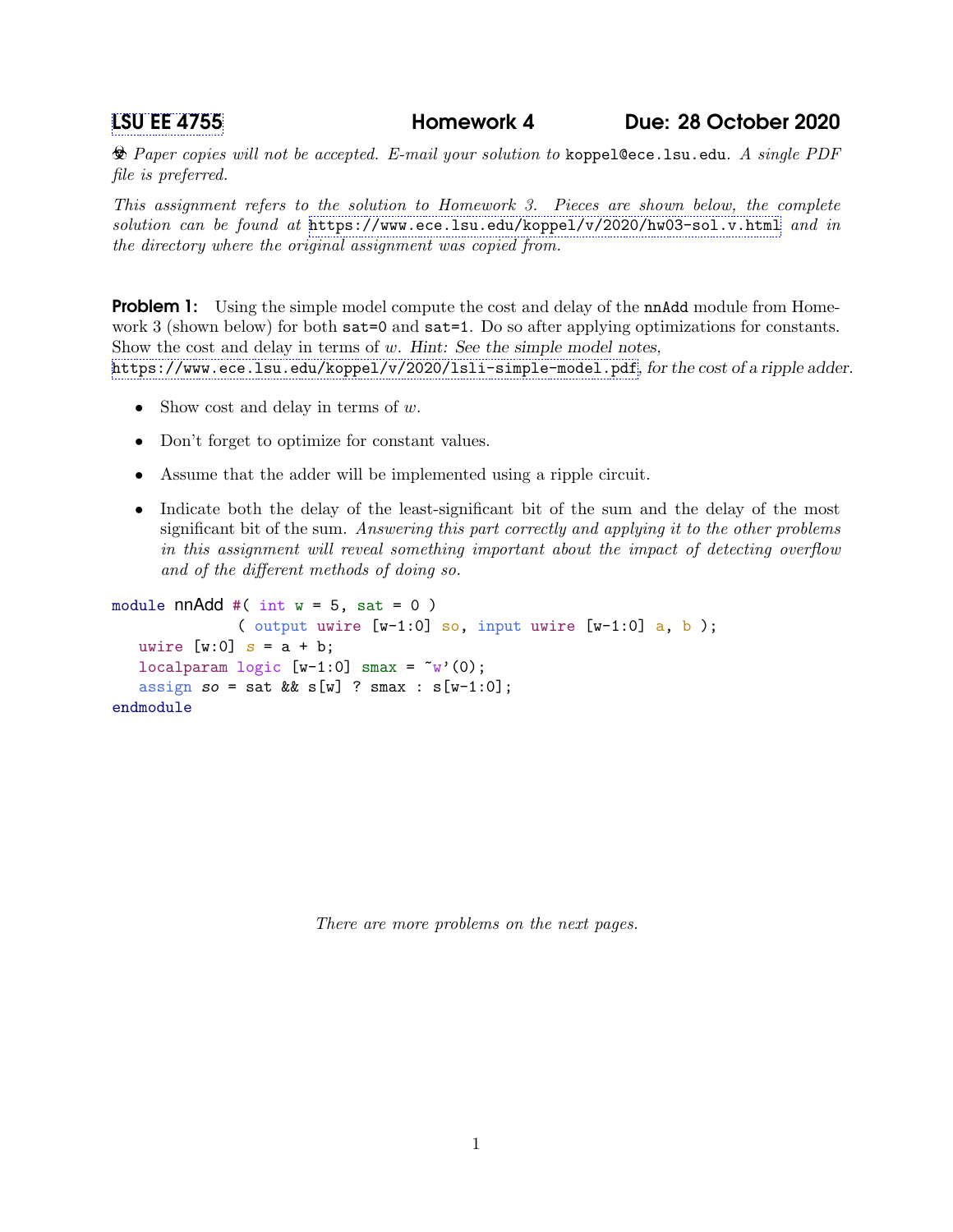Problem 2: Using the simple model compute the cost and delay of the nnMult module from Homework 3 for sat = 1. Let w denote the setting of both wa and wb (they are to be set to the same value), and let y denote the setting of  $wp$ . Solve this for  $y < 2w$ . Do so after applying optimizations for constants.

Solve this using the following cost for an unsigned integer multiplier with two  $w$ -bit inputs and a 2w-bit output: the cost using the simple model is  $10w^2 u_c$  and the delay is  $[8w + 2] u_t$ for the complete product and  $[4i + 2]u_t$  for bit position i. (The LSB is at position  $i = 0$ .) (For more details on how those were derived see the comments after the Linear Multiplier in <https://www.ece.lsu.edu/koppel/v/2020/mult-seq.v.html>.)

- Show the cost and delay in terms of  $w$  and  $y$ .
- Solve this for  $y < 2w$ .
- Don't forget to optimize for constant values.

```
module nnMult #( int wa = 5, wb = 6, wp = wa + wb, sat = 0)
   ( output uwire [wp-1:0] p, input uwire [wa-1:0] a, input uwire [wb-1:0] b);
```

```
localparam logic [wp-1:0] pmax = \tilde{w} (0);
localparam int wmx = wp > wa+wb ? wp : wa+wb;
uwire [wmx-wp:0] phi;
uwire [wp-1:0] plo;
assign \{phi, plo\} = a * b;assign p = sat && wp < wa + wb && phi ? pmax : plo;
```
endmodule

There are more problems on the next pages.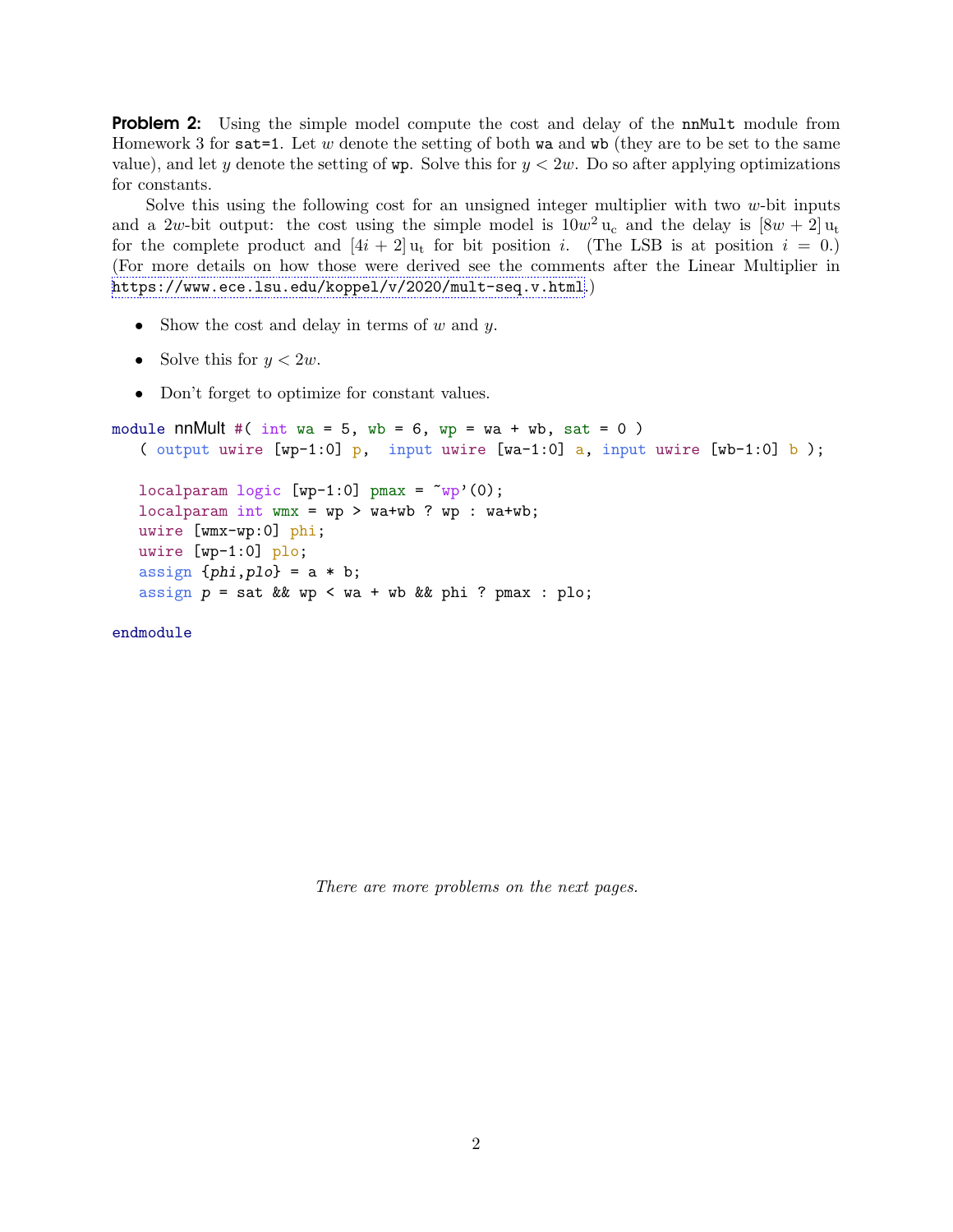**Problem 3:** Using the simple model determine the cost and performance of module nn1xI (shown on the next page) for the configurations described below. In all cases, let n denote the value of  $n_i$ , w denote the value of ww and wi (which are the same) and y denote the value of wo. Assume the same hardware costs as the first two problems (modifying sizes and accounting for cascading where appropriate).

(a) Find the cost (not delay in this part) for sat=0, tr=0, and  $y > 2w$  (that's one configuration) and for sat=0, tr=1, and  $y > 2w$  (that's a second configuration). The two costs will be very similar.

• Show the costs in terms of n, w, and  $y$ .

(b) Find the delay (not cost in this part) for  $sat=0$ ,  $tr=0$ , and  $y > 2w$  (that's one configuration) and for sat=0, tr=1, and  $y > 2w$  (that's a second configuration). The two delays will be very different.

- Show the delays in terms of  $n, w$ , and  $y$ .
- When computing the total delay don't forget to take into account the time that inputs arrive at each port, especially for the multiplier.
- When computing total delay account for cascading of ripple units.

(c) Find the delay for sat = 1, tr=0, and  $y > 2w$  (that's one configuration) and for sat = 1, tr=1, and  $y > 2w$  (that's a second configuration). The two delays should be very different from each other and from the delays from the previous problem.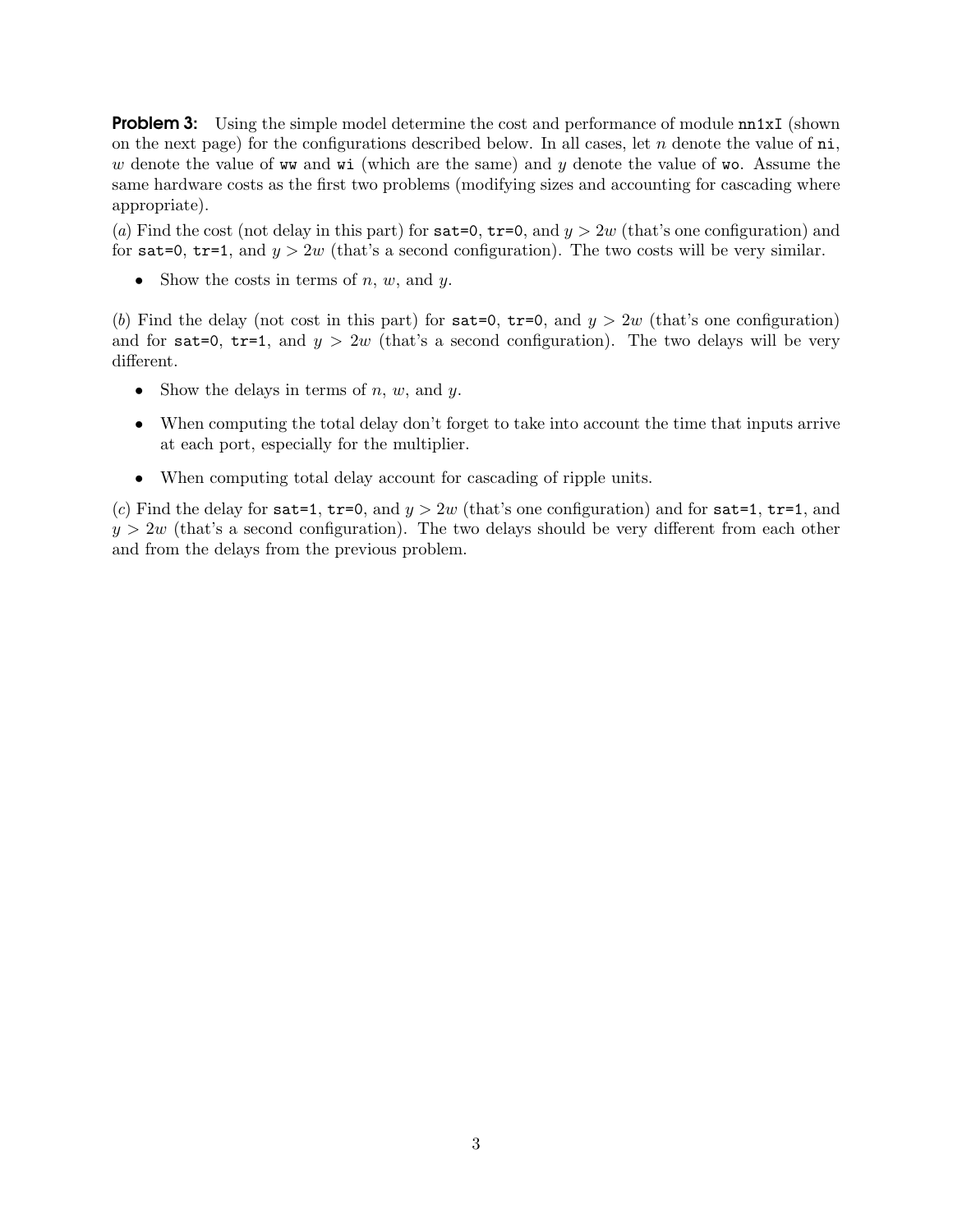```
module nn1xI #( int wo = 10, wi = 4, ww = 5, ni = 2, tr = 0, sat = 0)
   ( output uwire [wo-1:0] ao,
     input uwire [wi-1:0] ai[ni],
     input uwire [ww-1:0] wht[ni]);
   if ( tr ) begin
      if ( ni == 1 ) begin
         nnMult #(wi,ww,wo,sat) mult(ao, ai[0], wht[0] );
      end else begin
         localparam int nlo = ni / 2;
         localparam int nhi = ni - nlo;
         uwire [wo-1:0] aolo, aohi;
         nn1xI #(wo,wi,ww,nlo,1,sat) nnlo(aolo, ai[0:nlo-1], wht[0:nlo-1]);
         nn1xI #(wo,wi,ww,nhi,1,sat) nnhi(aohi, ai[nlo:ni-1], wht[nlo:ni-1]);
         nnAdd #(wo,sat) add(ao,aolo,aohi);
      end
   end else begin
      uwire [wo-1:0] s[ni-1:-1];
      assign s[-1] = 0;assign ao = s[ni-1];
      for ( genvar i = 0; i < ni; i++)nnMADD #(ww,wi,wo,sat) madd( s[i], wht[i], ai[i], s[i-1] );
   end
endmodule
module nnMADD #( int wa = 10, wb = 5, ws = wa + wb, sat = 0)
   ( output uwire [ws-1:0] so,
     input uwire [wa-1:0] a, input uwire [wb-1:0] b, input uwire [ws-1:0] si);
   uwire [ws-1:0] p;
   nnMult #(wa,wb,ws,sat) mu(p, a, b);
   nnAdd #(ws,sat) ad(so, si, p);
```
## endmodule

There are even more problems on the next pages.